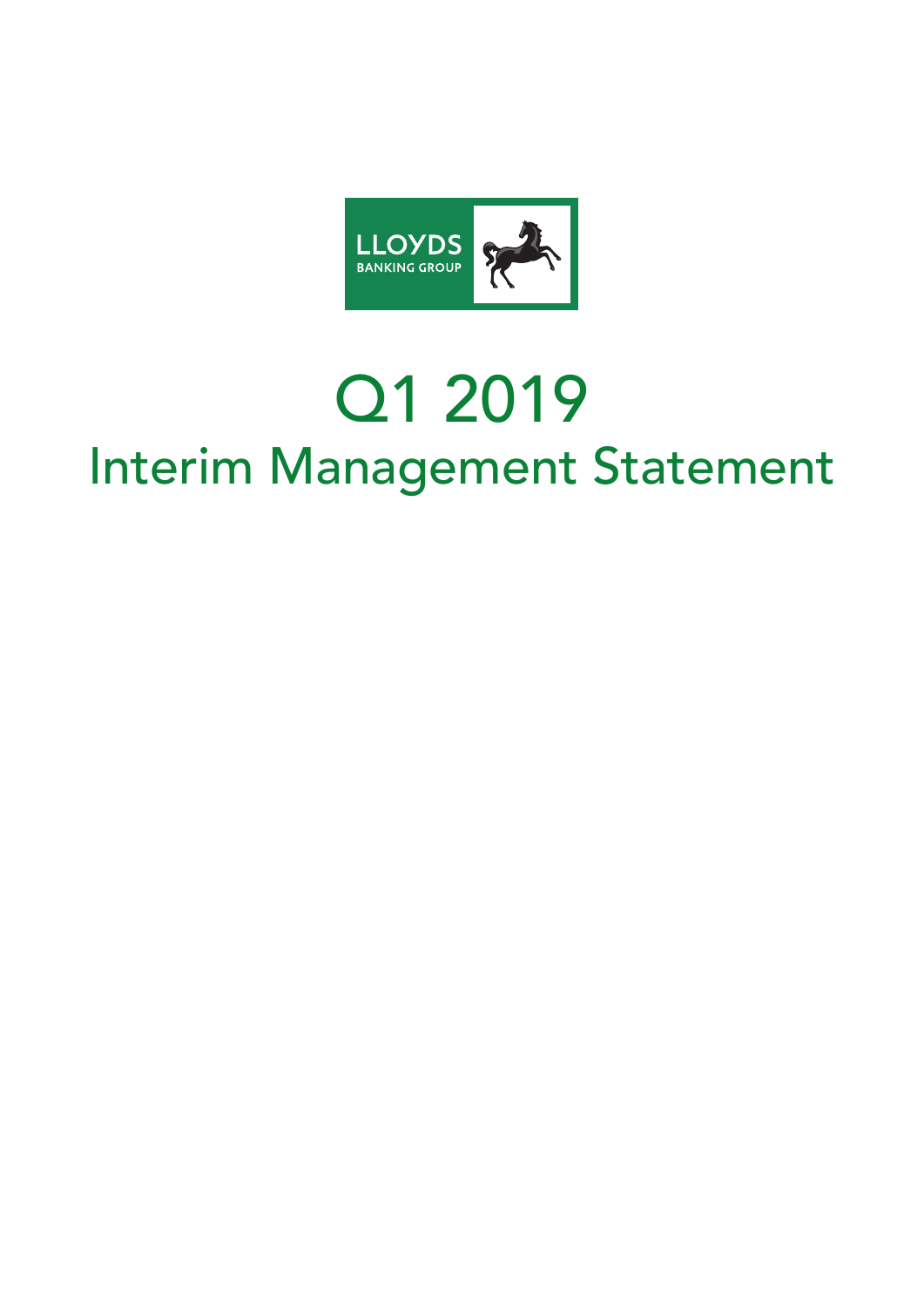## **GROUP CHIEF EXECUTIVE'S STATEMENT**

In the first three months of 2019 we have again delivered a strong business performance with continued strategic progress, increased statutory and underlying profit and strong financial returns. While Brexit uncertainty persists, and continued uncertainty could further impact the economy, I remain confident that our unique business model, and in particular our market leading efficiency and targeted investment, will continue to deliver superior performance and returns for our customers and shareholders.

> António Horta-Osório Group Chief Executive

## **HIGHLIGHTS FOR THE THREE MONTHS ENDED 31 MARCH 2019**

#### **Good progress against strategic priorities with accelerated investment in the business**

- Strategic investment of £1.2 billion since launch of GSR3 in February 2018
- Further progress on digitising the Group and enhancing customer propositions
- MBNA migration completed ahead of schedule with increased return on investment of 18 per cent expected
- Schroders Personal Wealth on track to launch in second quarter

#### **Continued strong business performance with increased profits and market leading returns**

- Statutory profit after tax of £1.2 billion up 2 per cent with strong return on tangible equity of 12.5 per cent and earnings per share up 2 per cent to 1.49 pence
- Underlying profit of £2.2 billion up 8 per cent driven by increased net income and lower operating costs
- Net income increased by 2 per cent to £4.4 billion with a robust net interest margin of 2.91 per cent, higher other income and lower operating lease depreciation
- Total costs of £1,977 million down 4 per cent driven by lower operating costs and remediation charges
- Cost:income ratio further improved to 44.7 per cent with positive jaws of 6 per cent
- Credit quality remains strong, with no deterioration in credit risk. Net asset quality ratio of 25 basis points up on fourth quarter reflecting expected lower releases and write backs
- Statutory profit before tax of £1.6 billion with higher underlying profit offset by movements in below the line items, including an estimated charge for exiting the Standard Life Aberdeen investment management agreement
- Tangible net assets per share increased to 53.4 pence driven by strong underlying profit

## **Balance sheet strength maintained with lower capital requirement**

- CET1 capital build of 31 basis points in the quarter after the expected one off impact from the implementation of IFRS 16 (11 basis points); CET1 ratio of 14.2 per cent, pre dividend accrual
- Systemic Risk Buffer confirmed by the PRA at 200 basis points for the Ring Fenced Bank, equivalent to 170 basis points for the Group, 40 basis points lower than previously included in guidance due to management action
- As a result of the lower Systemic Risk Buffer and net 30 basis point reduction in the Pillar 2A announced in July 2018, the Board's view of the current level of capital required by the Group to grow the business, meet regulatory requirements and cover uncertainties has reduced from around 13 per cent to around 12.5 per cent, plus a management buffer of around 1 per cent

#### **Financial targets for 2019 and the longer term reaffirmed**

- Net interest margin of c.2.90 per cent in 2019 and resilient through the plan period
- Ongoing capital build of 170 to 200 basis points per annum
- Net asset quality ratio expected to be less than 30 basis points in 2019 and through the plan period
- Operating costs to be less than £8 billion in 2019; cost:income ratio expected to fall every year and be in the low 40s exiting 2020, including remediation
- Return on tangible equity of 14 to 15 per cent in 2019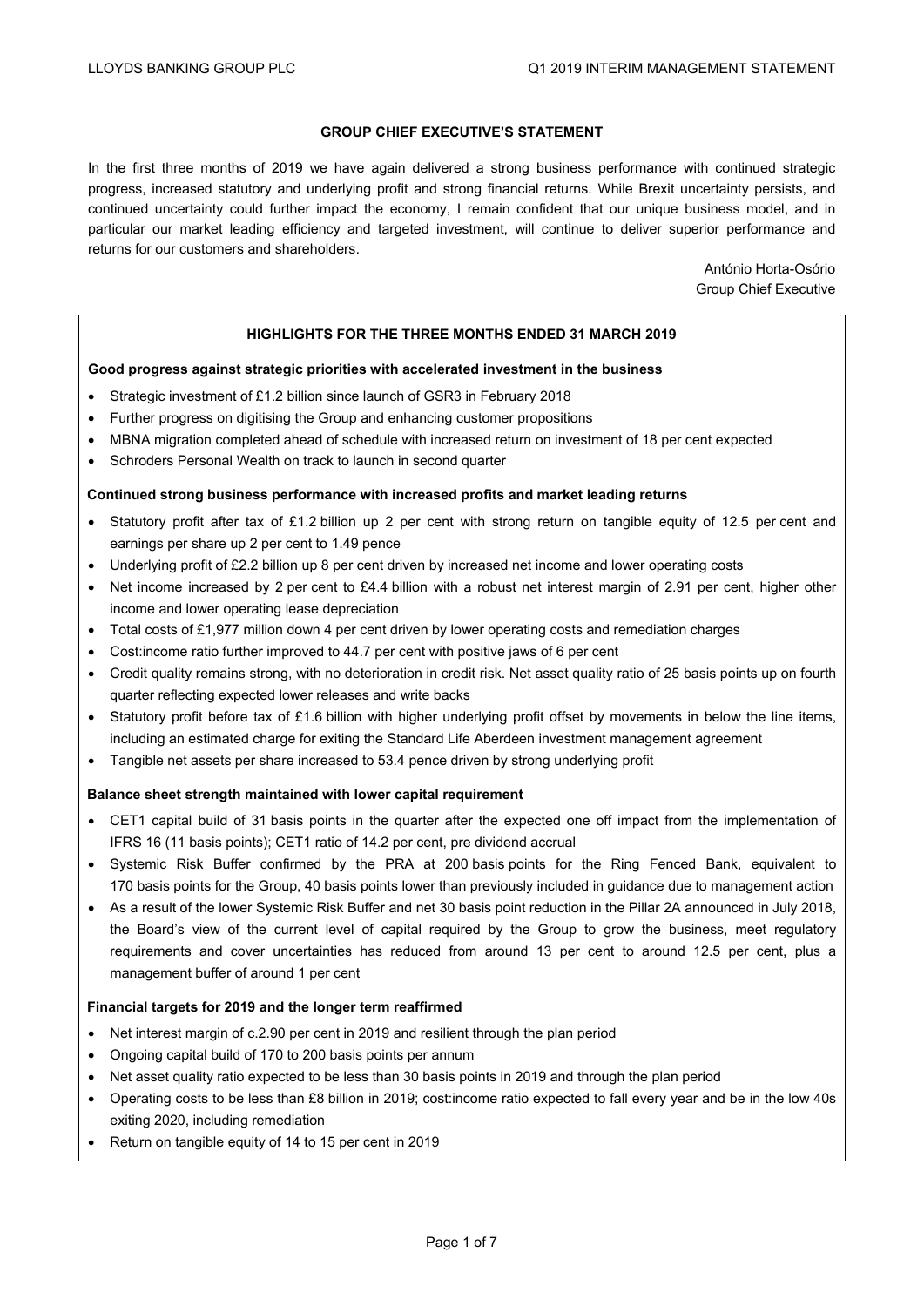## **INCOME STATEMENT − UNDERLYING BASIS**

|                                                | Quarter<br>ended<br>31 Mar<br>2019 | Quarter<br>ended<br>31 Mar<br>2018 | Change                    | Quarter<br>ended<br>31 Dec<br>2018 | Change           |
|------------------------------------------------|------------------------------------|------------------------------------|---------------------------|------------------------------------|------------------|
|                                                | £m                                 | £m                                 | ℅                         | £m                                 | ℅                |
| Net interest income                            | 3,083                              | 3,171                              | (3)                       | 3,170                              | (3)              |
| Other income                                   | 1,506                              | 1,411                              | $\overline{7}$            | 1,400                              | 8                |
| Operating lease depreciation                   | (219)                              | (252)                              | 13                        | (225)                              | $\boldsymbol{3}$ |
| Vocalink gain on sale                          | 50                                 |                                    |                           |                                    |                  |
| Net income                                     | 4,420                              | 4,330                              | $\boldsymbol{2}$          | 4,345                              | $\overline{2}$   |
| Operating costs                                | (1, 957)                           | (2,008)                            | $\boldsymbol{\mathsf{3}}$ | (2, 151)                           | 9                |
| Remediation                                    | (20)                               | (60)                               | 67                        | (234)                              | 91               |
| <b>Total costs</b>                             | (1, 977)                           | (2,068)                            | 4                         | (2, 385)                           | 17               |
| Impairment                                     | (275)                              | (258)                              | (7)                       | (197)                              | (40)             |
| <b>Underlying profit</b>                       | 2,168                              | 2,004                              | 8                         | 1,763                              | 23               |
| Restructuring                                  | (126)                              | (138)                              | 9                         | (267)                              | 53               |
| Volatility and other items                     | (339)                              | (174)                              | (95)                      | (270)                              | (26)             |
| Payment protection insurance provision         | (100)                              | (90)                               | (11)                      | (200)                              | 50               |
| <b>Statutory profit before tax</b>             | 1,603                              | 1,602                              | -                         | 1,026                              | 56               |
| Tax expense <sup>1</sup>                       | (403)                              | (431)                              | 6                         | (260)                              | (55)             |
| Statutory profit after tax <sup>1</sup>        | 1,200                              | 1,171                              | $\boldsymbol{2}$          | 766                                | 57               |
| Earnings per share                             | 1.49p                              | 1.47p                              | $\boldsymbol{2}$          | 0.88p                              | 69               |
| Banking net interest margin                    | 2.91%                              | 2.93%                              | (2)bp                     | 2.92%                              | $(1)$ bp         |
| Average interest-earning banking assets        | £433bn                             | £437bn                             | (1)                       | £436bn                             | (1)              |
| Cost:income ratio                              | 44.7%                              | 47.8%                              | $(3.1)$ pp                | 54.9%                              | $(10.2)$ pp      |
| Cost:income ratio excluding remediation        | 44.3%                              | 46.4%                              | $(2.1)$ pp                | 49.5%                              | $(5.2)$ pp       |
| Asset quality ratio                            | 0.25%                              | 0.23%                              | 2bp                       | 0.18%                              | 7bp              |
| Underlying return on tangible equity           | 17.0%                              | 15.4%                              | 1.6pp                     | 13.6%                              | 3.4pp            |
| Return on tangible equity                      | 12.5%                              | 12.3%                              | 0.2pp                     | 7.8%                               | 4.7pp            |
|                                                | <b>KEY BALANCE SHEET METRICS</b>   |                                    |                           |                                    |                  |
|                                                | At 31 Mar<br>2019                  | At 31 Mar<br>2018                  | Change<br>%               | At 31 Dec<br>2018                  | Change<br>%      |
| Loans and advances to customers <sup>2</sup>   | £441bn                             | £445bn                             | (1)                       | £444bn                             | (1)              |
| Customer deposits <sup>3</sup>                 | £417bn                             | £413bn                             | 1                         | £416bn                             |                  |
| Loan to deposit ratio                          | 106%                               | 108%                               | $(2)$ pp                  | 107%                               | $(1)$ pp         |
| CET1 ratio pre dividend accrual <sup>4,5</sup> | 14.2%                              | 14.4%                              | $(0.2)$ pp                | 13.9%                              | $0.3$ pp         |
| CET1 ratio <sup>4,5</sup>                      | 13.9%                              | 14.1%                              | $(0.2)$ pp                | 13.9%                              |                  |
| Transitional MREL ratio <sup>4,5</sup>         | 31.5%                              | 27.4%                              | 4.1pp                     | 32.6%                              | $(1.1)$ pp       |
| UK leverage ratio <sup>4,5</sup>               | 5.3%                               | 5.3%                               |                           | 5.6%                               | $(0.3)$ pp       |
| Risk-weighted assets                           | £208bn                             | £211bn                             | (1)                       | £206bn                             | 1                |
| Tangible net assets per share                  | 53.4p                              | 52.3p                              | 1.1p                      | 53.0p                              | 0.4p             |

<sup>1</sup> Comparatives restated to reflect amendments to IAS 12, see basis of presentation.<br><sup>2</sup> Excludes reverse repos of £49.3 billion (31 March 2018: £21.8 billion, 31 December 2018: £40.5 billion).<br><sup>3</sup> Excludes repos of £5.0 Insurance business in February 2019 in relation to prior year earnings. The CET1 ratios are also reported post share buyback.

<sup>5</sup>Incorporating profits, net of foreseeable dividends (unless otherwise stated), for the period that remain subject to formal verification in accordance with the Capital Requirements Regulation.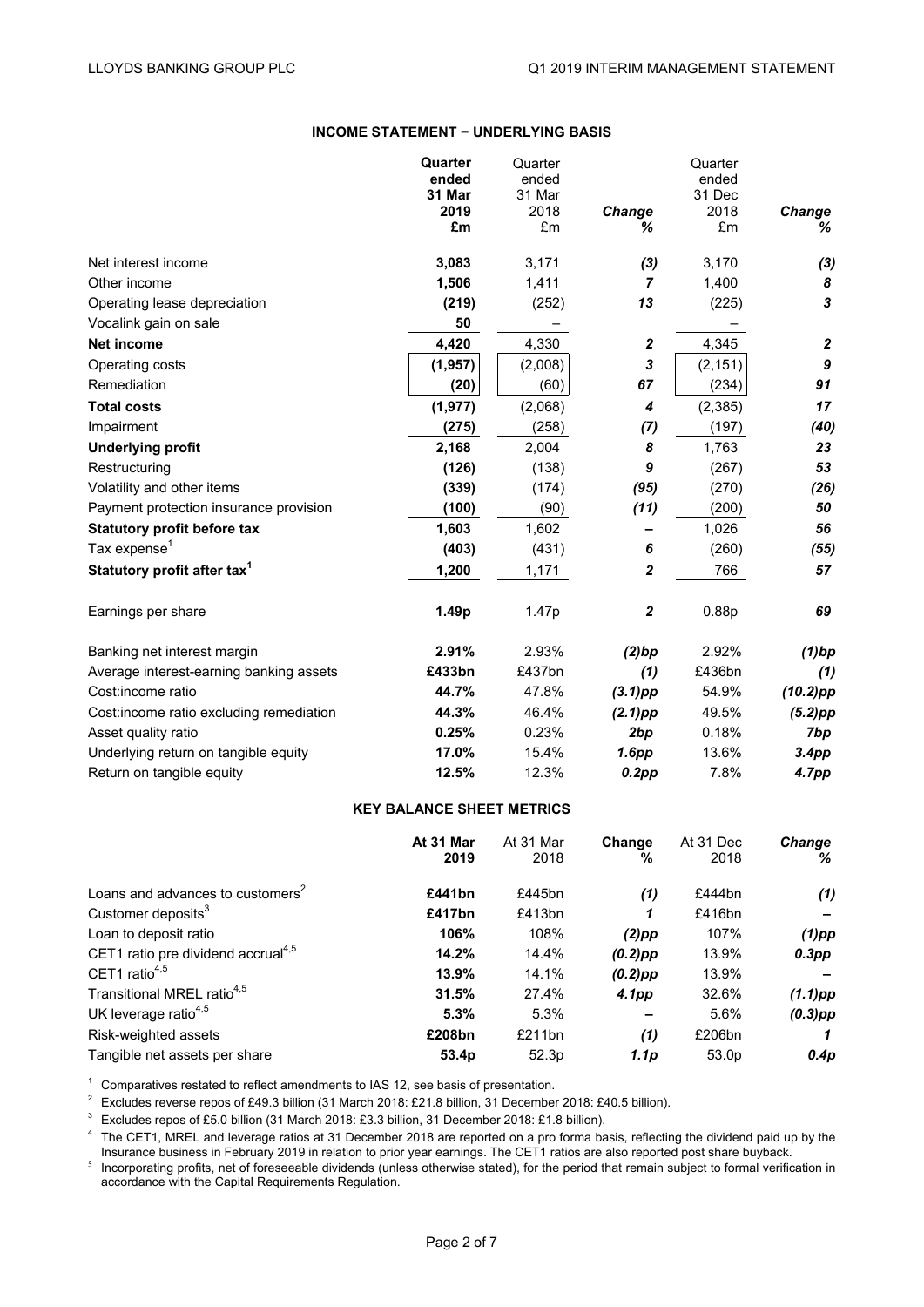# **QUARTERLY INFORMATION**

|                                              | Quarter  | Quarter  | Quarter | Quarter  | Quarter |
|----------------------------------------------|----------|----------|---------|----------|---------|
|                                              | ended    | ended    | ended   | ended    | ended   |
|                                              | 31 Mar   | 31 Dec   | 30 Sept | 30 June  | 31 Mar  |
|                                              | 2019     | 2018     | 2018    | 2018     | 2018    |
|                                              | £m       | £m       | £m      | £m       | £m      |
| Net interest income                          | 3,083    | 3,170    | 3,200   | 3,173    | 3,171   |
| Other income                                 | 1,506    | 1,400    | 1,486   | 1,713    | 1,411   |
| Operating lease depreciation                 | (219)    | (225)    | (234)   | (245)    | (252)   |
| Vocalink gain on sale                        | 50       |          |         |          |         |
| <b>Net income</b>                            | 4,420    | 4,345    | 4,452   | 4,641    | 4,330   |
| Operating costs                              | (1, 957) | (2, 151) | (1,990) | (2,016)  | (2,008) |
| Remediation                                  | (20)     | (234)    | (109)   | (197)    | (60)    |
| <b>Total costs</b>                           | (1, 977) | (2, 385) | (2,099) | (2, 213) | (2,068) |
| Impairment                                   | (275)    | (197)    | (284)   | (198)    | (258)   |
| <b>Underlying profit</b>                     | 2,168    | 1,763    | 2,069   | 2,230    | 2,004   |
| Restructuring                                | (126)    | (267)    | (235)   | (239)    | (138)   |
| Volatility and other items                   | (339)    | (270)    | (17)    | (16)     | (174)   |
| Payment protection insurance provision       | (100)    | (200)    |         | (460)    | (90)    |
| <b>Statutory profit before tax</b>           | 1,603    | 1,026    | 1,817   | 1,515    | 1,602   |
| Tax expense <sup>1</sup>                     | (403)    | (260)    | (394)   | (369)    | (431)   |
| Statutory profit after tax <sup>1</sup>      | 1,200    | 766      | 1,423   | 1,146    | 1,171   |
|                                              |          |          |         |          |         |
| Banking net interest margin                  | 2.91%    | 2.92%    | 2.93%   | 2.93%    | 2.93%   |
| Average interest-earning banking assets      | £433bn   | £436bn   | £435bn  | £436bn   | £437bn  |
| Cost:income ratio                            | 44.7%    | 54.9%    | 47.1%   | 47.7%    | 47.8%   |
| Cost:income ratio excluding remediation      | 44.3%    | 49.5%    | 44.7%   | 43.4%    | 46.4%   |
| Asset quality ratio                          | 0.25%    | 0.18%    | 0.25%   | 0.18%    | 0.23%   |
| Gross asset quality ratio                    | 0.30%    | 0.30%    | 0.30%   | 0.26%    | 0.27%   |
| Underlying return on tangible equity         | 17.0%    | 13.6%    | 15.9%   | 17.3%    | 15.4%   |
| Return on tangible equity                    | 12.5%    | 7.8%     | 14.8%   | 11.9%    | 12.3%   |
| Loans and advances to customers <sup>2</sup> | £441bn   | £444bn   | £445bn  | £442bn   | £445bn  |
| Customer deposits <sup>3</sup>               | £417bn   | £416bn   | £422bn  | £418bn   | £413bn  |
| Loan to deposit ratio                        | 106%     | 107%     | 105%    | 106%     | 108%    |
| Risk-weighted assets                         | £208bn   | £206bn   | £207bn  | £211bn   | £211bn  |
| Tangible net assets per share                | 53.4p    | 53.0p    | 51.3p   | 52.1p    | 52.3p   |

 $1$  Comparatives restated to reflect amendments to IAS 12, see basis of presentation.

 $2$  Excludes reverse repos.

<sup>3</sup> Excludes repos.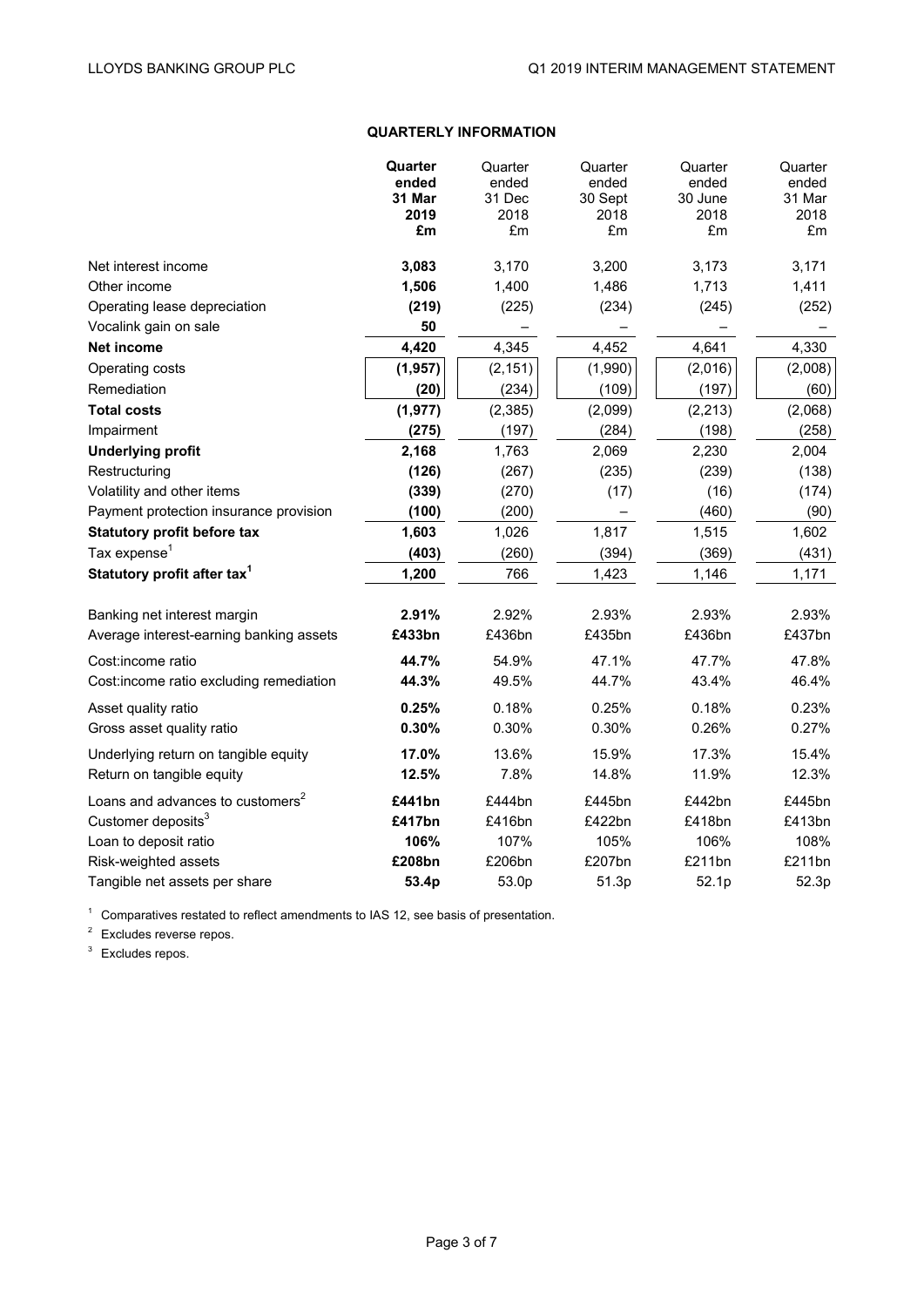# **BALANCE SHEET ANALYSIS**

|                                                | At 31 Mar | At 31 Mar |                         | At 31 Dec |                           |
|------------------------------------------------|-----------|-----------|-------------------------|-----------|---------------------------|
|                                                | 2019      | 2018      | Change                  | 2018      | Change                    |
|                                                | £bn       | £bn       | ℅                       | £bn       | %                         |
| Loans and advances to customers                |           |           |                         |           |                           |
| Open mortgage book                             | 264.1     | 266.7     | (1)                     | 266.6     | (1)                       |
| Closed mortgage book                           | 20.5      | 22.8      | (10)                    | 21.2      | (3)                       |
| Credit cards                                   | 17.7      | 18.0      | (2)                     | 18.1      | (2)                       |
| UK Retail unsecured loans                      | 8.1       | 7.8       | 4                       | 7.9       | 3                         |
| <b>UK Motor Finance</b>                        | 15.3      | 13.8      | 11                      | 14.6      | 5                         |
| Overdrafts                                     | 1.2       | 1.2       |                         | 1.3       | (8)                       |
| Retail other <sup>1</sup>                      | 8.5       | 8.0       | 6                       | 8.6       | (1)                       |
| SME <sup>2</sup>                               | 32.1      | 31.4      | $\overline{2}$          | 31.8      | $\mathbf{1}$              |
| <b>Mid Markets</b>                             | 30.6      | 29.3      | 4                       | 31.7      | (3)                       |
| Global Corporates and Financial Institutions   | 34.3      | 32.2      | $\overline{ }$          | 34.4      |                           |
| Commercial Banking other                       | 4.6       | 8.5       | (46)                    | 4.3       | $\overline{7}$            |
| Wealth                                         | 0.9       | 0.8       | 13                      | 0.9       |                           |
| Central items                                  | 2.6       | 4.0       | (35)                    | 3.0       | (13)                      |
| Loans and advances to customers <sup>3</sup>   | 440.5     | 444.5     | (1)                     | 444.4     | (1)                       |
| <b>Customer deposits</b>                       |           |           |                         |           |                           |
| Retail current accounts                        | 75.2      | 72.7      | 3                       | 73.7      | $\overline{2}$            |
| Commercial current accounts <sup>2</sup>       | 33.9      | 29.7      | 14                      | 34.9      | (3)                       |
| Retail relationship savings accounts           | 144.7     | 148.9     | (3)                     | 145.9     | (1)                       |
| Retail tactical savings accounts               | 15.6      | 18.7      | (17)                    | 16.8      | (7)                       |
| Commercial deposits <sup>2,4</sup>             | 133.0     | 129.7     | 3                       | 130.1     | $\overline{2}$            |
| Wealth                                         | 13.9      | 13.4      | 4                       | 14.1      | (1)                       |
| Central items                                  | 0.7       | 0.3       |                         | 0.8       | (13)                      |
| Total customer deposits <sup>5</sup>           | 417.0     | 413.4     | 1                       | 416.3     |                           |
| Total assets <sup>6</sup>                      | 818.3     | 805.1     | $\overline{\mathbf{2}}$ | 797.6     | $\boldsymbol{\mathsf{3}}$ |
| <b>Total liabilities<sup>6</sup></b>           | 767.8     | 756.4     | $\overline{2}$          | 747.4     | $\mathbf{3}$              |
| Shareholders' equity                           | 43.8      | 43.0      | $\mathbf{2}$            | 43.4      | $\mathbf{1}$              |
| Other equity instruments                       | 6.5       | 5.4       | 20                      | 6.5       |                           |
| Non-controlling interests                      | 0.2       | 0.3       | (33)                    | 0.3       | (33)                      |
| <b>Total equity</b>                            | 50.5      | 48.7      | 4                       | 50.2      | $\mathbf{1}$              |
| Ordinary shares in issue, excluding own shares | 71,165m   | 72,128m   | (1)                     | 71,149m   |                           |

<sup>1</sup> Retail other primarily includes Europe.

<sup>2</sup> Includes Retail Business Banking.

<sup>3</sup> Excludes reverse repos.

<sup>4</sup> Contains all Commercial interest-bearing accounts.

<sup>5</sup> Excludes repos.

<sup>6</sup> The adoption of IFRS 16 on 1 January 2019 resulted in the recognition of a right-of-use asset of £1.7 billion and lease liabilities of £1.8 billion.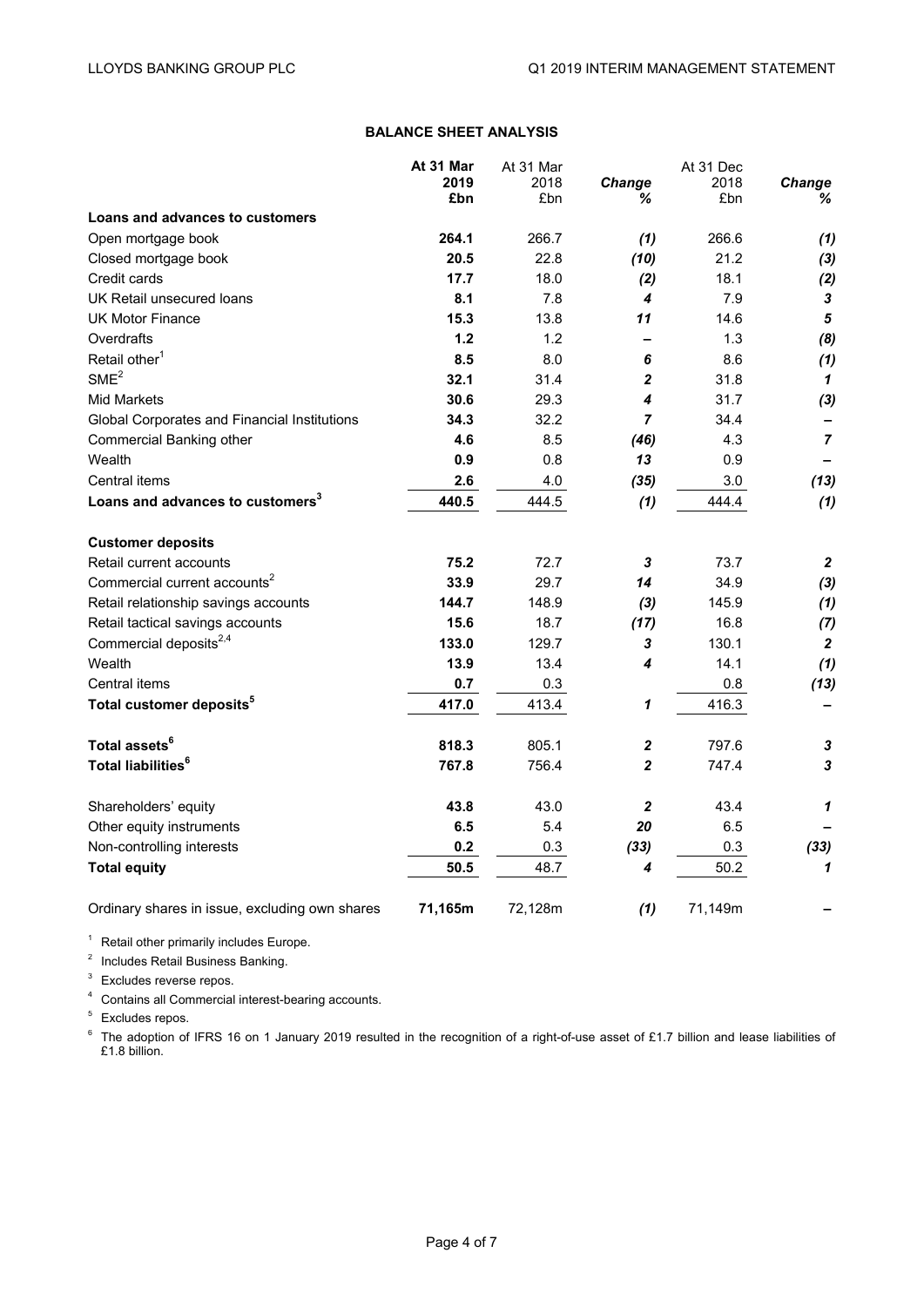# **REVIEW OF PERFORMANCE**

#### **Continued strong business performance with increased profits and market leading returns**

The Group's statutory profit after tax was £1,200 million, up 2 per cent, with higher underlying profit offset by movements in below the line items. The Group's underlying profit of £2,168 million was 8 per cent higher driven by increased net income and lower operating costs. Earnings per share increased 2 per cent to 1.49 pence and statutory return on tangible equity remained strong at 12.5 per cent.

Net income of £4,420 million was 2 per cent higher than in the first quarter of 2018 with higher other income and lower operating lease depreciation. Net interest income of £3,083 million was down 3 per cent reflecting a lower net interest margin and average interest-earning assets. Net interest margin remained robust at 2.91 per cent and is in line with guidance, with lower deposit costs and increased contribution from higher hedgeable balances offset by continued pressure on asset margins. Average interest-earning assets were lower with growth in targeted segments offset by reduced mortgage balances. Other income increased by 7 per cent including a £136 million benefit in Insurance and Wealth from the planned change in investment management provider. In addition, the Group has recognised a £50 million performance related earn out following the 2017 sale of Vocalink. Operating lease depreciation reduced by 13 per cent mainly due to robust used car prices.

Total costs of £1,977 million were 4 per cent lower than in the same period last year driven by lower operating costs and remediation charges. Operating costs reduced by 3 per cent and the cost:income ratio reduced further to 44.7 per cent with positive jaws of 6 per cent.

Credit quality remains strong, with no deterioration in credit risk and the gross asset quality ratio of 30 basis points stable on the previous quarter. The impairment charge increased on the fourth quarter to £275 million with a net asset quality ratio of 25 basis points, both reflecting expected lower releases and write backs.

Restructuring costs for the quarter were £126 million and down 9 per cent on prior year, primarily reflecting the completion of the migration of MBNA, severance costs relating to the Group's strategic investment plans and the initial costs to establish the personal wealth joint venture with Schroders. Volatility and other items of £339 million includes adverse movements in banking volatility and an estimated charge for exiting the Standard Life Aberdeen investment management agreement. An additional charge of £100 million was taken for Payment Protection Insurance in the first quarter of 2019 reflecting increased costs from higher gross complaint volumes. Net complaints remain in line with the Group's expectation of around 13,000 per week.

## **Balance sheet strength maintained with lower capital requirement**

Loans and advances to customers were £441 billion with growth in targeted segments in the last 12 months, including £0.7 billion in SME and £1.5 billion in UK Motor Finance, offset by a reduction of £4.9 billion in mortgages. Open mortgage book balances were down £2.5 billion on 31 December 2018 driven by expected maturities and ongoing pricing discipline. The Group continues to expect the open mortgage book at the year-end to be in line with 2018.

Risk-weighted assets increased in the quarter to £208 billion with the reduction in low risk-weighted mortgage assets in the last three months offset by the risk-weighted asset increase from the implementation of IFRS 16.

The Group continues to optimise funding and target current account balance growth, with Retail current accounts up 3 per cent over the last 12 months to £75.2 billion (31 March 2018: £72.7 billion) and Commercial Banking current accounts up 14 per cent over the same period to £33.9 billion (31 March 2018: £29.7 billion). The loan to deposit ratio was 106 per cent.

Tangible net assets per share increased to 53.4 pence driven by strong underlying profit.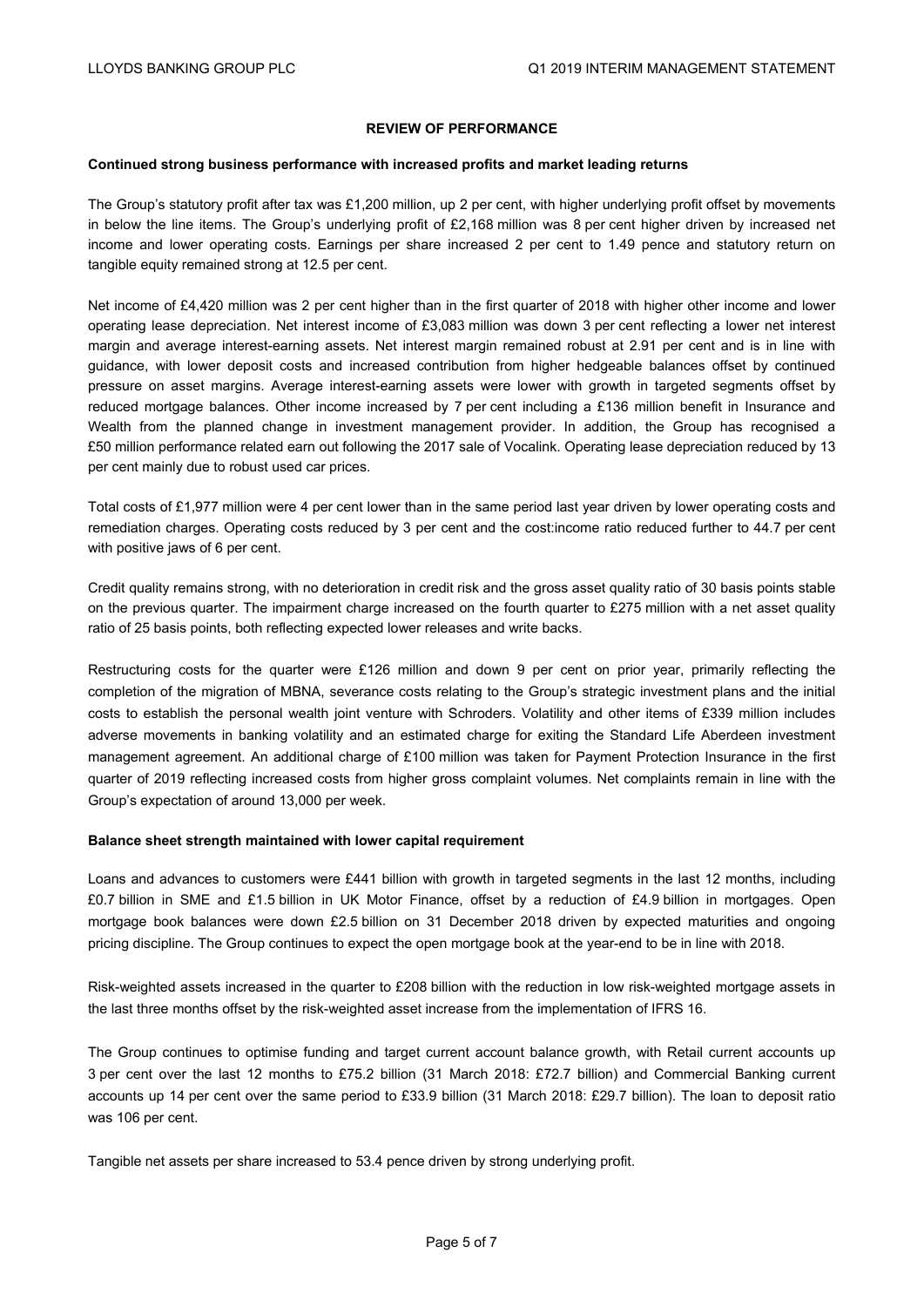## **REVIEW OF PERFORMANCE** (continued)

The CET1 ratio strengthened to 14.2 per cent before dividend accrual with an increase of 31 basis points in the quarter primarily driven by underlying performance and the expected one off 11 basis point reduction from the implementation of IFRS 16. After accruing for dividends the CET1 ratio remains strong at 13.9 per cent. The Group remains well positioned to meet its minimum requirement for own funds and eligible liabilities (MREL) from 2020 and, as at 31 March 2019, had a transitional MREL ratio of 31.5 per cent. The UK leverage ratio remains strong at 5.3 per cent.

The Group has been notified by the Prudential Regulation Authority (PRA) that the Systemic Risk Buffer for the Group's Ring Fenced Bank will be 200 basis points which equates to 170 basis points at a Group level. This is less than the 210 basis points previously included in the Group's capital guidance following action to manage the size of the Ring Fenced Bank. This decrease in the Systemic Risk Buffer follows the net 30 basis point reduction in the Group's Pillar 2A, as announced to the market in 2018 and with effect from 1 January 2019. Given these decreases, the Board's view of the current level of capital required by the Group to grow the business, meet regulatory requirements and cover uncertainties has reduced from around 13 per cent to around 12.5 per cent, plus a management buffer of around 1 per cent.

The Group remains strongly capital generative and continues to expect ongoing capital build of 170 to 200 basis points per annum. The Group has a progressive and sustainable ordinary dividend policy and the Board will continue to give consideration to the distribution of surplus capital at the end of the year.

#### **Outlook**

We have continued to deliver on our ambitious strategic plan to transform the Group for success in a digital world. While Brexit uncertainty persists and continued uncertainty could further impact the economy, given the current strong performance, we are reaffirming all of our financial targets. This includes the net interest margin remaining resilient around 290 basis points, operating costs below £8 billion in 2019 and a net asset quality ratio below 30 basis points through the plan. As a result, the Group continues to expect a return on tangible equity of 14 to 15 per cent in 2019 and ongoing capital build of 170 to 200 basis points per annum.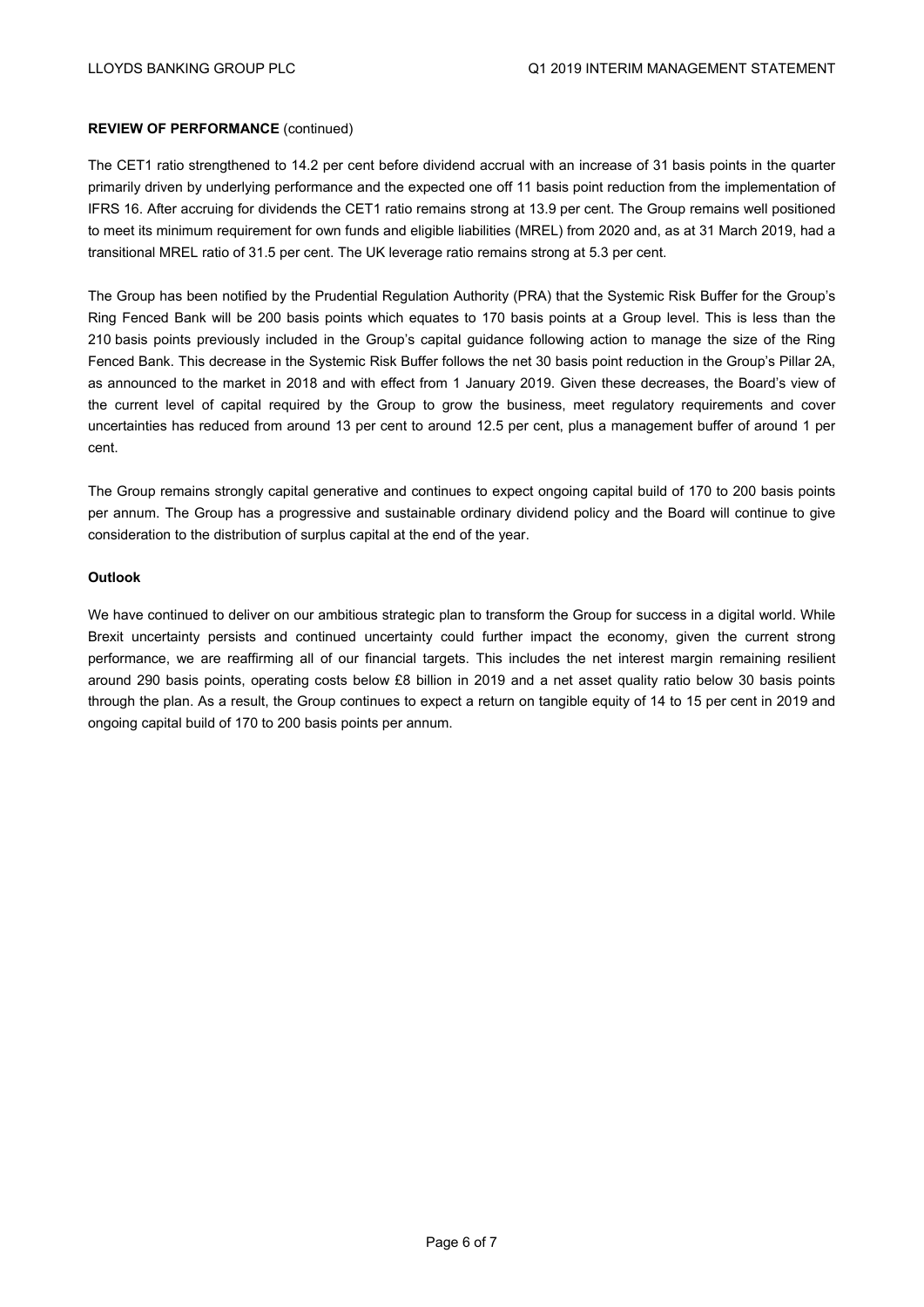# **ADDITIONAL FINANCIAL INFORMATION**

# **1. Banking net interest margin and average interest-earning banking assets**

|                                                       | Quarter<br>ended<br>31 Mar | Quarter<br>ended<br>31 Mar |
|-------------------------------------------------------|----------------------------|----------------------------|
|                                                       | 2019                       | 2018                       |
| Group net interest income - statutory basis (£m)      | 2,113                      | 3,791                      |
| Insurance gross up $(\text{Em})$                      | 878                        | (678)                      |
| Volatility and other items (£m)                       | 92                         | 58                         |
| Group net interest income - underlying basis (£m)     | 3,083                      | 3,171                      |
| Non-banking net interest $(\text{Em})^1$              | 22                         | (9)                        |
| Banking net interest income $-$ underlying basis (£m) | 3,105                      | 3,162                      |
| Net loans and advances to customers $(f(bn)^2)$       | 440.5                      | 444.5                      |
| Impairment provision and fair value adjustments (£bn) | 4.0                        | 4.2                        |
| Non-banking items:                                    |                            |                            |
| Fee based loans and advances (£bn)                    | (6.9)                      | (5.5)                      |
| Other non-banking (£bn)                               | (3.4)                      | (5.6)                      |
| Gross banking loans and advances (£bn)                | 434.2                      | 437.6                      |
| Averaging (£bn)                                       | (0.8)                      | (0.5)                      |
| Average interest-earning banking assets (£bn)         | 433.4                      | 437.1                      |
| Banking net interest margin (%)                       | 2.91                       | 2.93                       |

<sup>1</sup> 2019 includes impact from the implementation of IFRS 16.

<sup>2</sup> Excludes reverse repos.

# **2. Return on tangible equity**

|                                                                                                      | Quarter<br>ended<br>31 Mar<br>2019 | Quarter<br>ended<br>31 Mar<br>2018 |
|------------------------------------------------------------------------------------------------------|------------------------------------|------------------------------------|
| Average shareholders' equity (£bn)                                                                   | 43.6                               | 43.3                               |
| Average intangible assets (£bn)                                                                      | (5.8)                              | (5.2)                              |
| Average tangible equity (£bn)                                                                        | 37.8                               | 38.1                               |
| Underlying profit after tax $(\text{Em})^1$                                                          | 1,636                              | 1,497                              |
| Add back amortisation of intangible assets (post tax) (£m)                                           | 88                                 | 67                                 |
| Less profit attributable to non-controlling interests and other equity holders $(\text{\pounds}m)^T$ | (137)                              | (115)                              |
| Adjusted underlying profit after tax (£m)                                                            | 1,587                              | 1,449                              |
| Underlying return on tangible equity (%)                                                             | 17.0                               | 15.4                               |
| Group statutory profit after tax $(\text{Em})^1$                                                     | 1,200                              | 1,171                              |
| Add back amortisation of intangible assets (post tax) $(\text{Em})$                                  | 88                                 | 67                                 |
| Add back amortisation of purchased intangible assets (post tax) $(\text{Em})$                        | 18                                 | 31                                 |
| Less profit attributable to non-controlling interests and other equity holders $(fm)^1$              | (137)                              | (115)                              |
| Adjusted statutory profit after tax (£m)                                                             | 1,169                              | 1,154                              |
| Statutory return on tangible equity (%)                                                              | 12.5                               | 12.3                               |

<sup>1</sup> Comparatives restated to reflect amendments to IAS 12, see basis of presentation.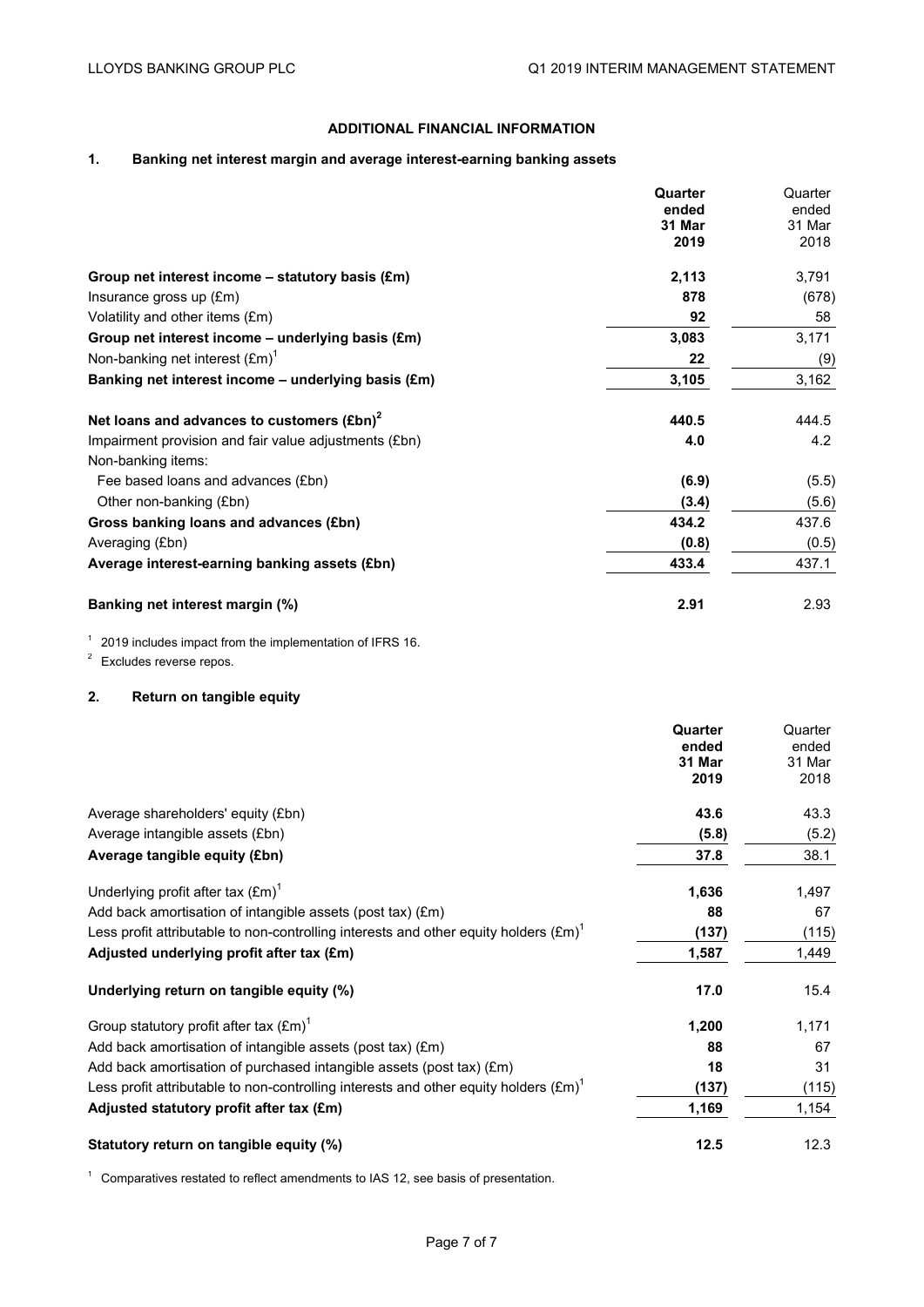#### **BASIS OF PRESENTATION**

This release covers the results of Lloyds Banking Group plc together with its subsidiaries (the Group) for the three months ended 31 March 2019.

**IFRS 16:** The Group adopted IFRS 16 *Leases* from 1 January 2019 and as permitted elected to apply the standard retrospectively with the cumulative effect of initial application being recognised at that date; as required under this option comparative information has not been restated. Upon initial application the Group recognised a right-of-use asset of £1.7 billion (after offsetting existing lease liabilities) and a corresponding lease obligation of £1.8 billion; there was no impact on shareholders' equity.

**IAS 12:** The Group has also implemented the amendments to IAS 12 *Income Taxes* with effect from 1 January 2019 and as a result tax relief on distributions on other equity instruments, previously recognised in equity, is now reported within the tax charge in the income statement. Comparatives have been restated, reducing the tax charge and increasing profit for the quarter ended 31 March 2018 by £24 million; there is no impact on shareholders' equity or earnings per share.

**Statutory basis:** Statutory profit before tax and statutory profit after tax are included on pages 2 and 3. However, a number of factors have had a significant effect on the comparability of the Group's financial position and results. Accordingly, the results are also presented on an underlying basis.

**Underlying basis:** The statutory results are adjusted for certain items which are listed below, to allow a comparison of the Group's underlying performance.

- − restructuring, including severance related costs, the rationalisation of the non-branch property portfolio, the establishment of the Schroders strategic partnership, the integration of MBNA and Zurich's UK workplace pensions and savings business;
- − volatility and other items, which includes the effects of certain asset sales, the volatility relating to the Group's own debt and hedging arrangements and that arising in the insurance businesses, insurance gross up, the unwind of acquisition-related fair value adjustments and the amortisation of purchased intangible assets;
- − payment protection insurance provisions.

Unless otherwise stated, income statement commentaries throughout this document compare the three months ended 31 March 2019 to the three months ended 31 March 2018, and the balance sheet analysis compares the Group balance sheet as at 31 March 2019 to the Group balance sheet as at 31 December 2018.

**Alternative performance measures:** The Group uses a number of alternative performance measures, including underlying profit, in the discussion of its business performance and financial position throughout this document. There have been no changes to the definitions used by the Group; further information on these measures is set out on page 61 of the Group's 2018 Results News Release.

**Capital:** Capital and leverage ratios reported as at 31 March 2019 incorporate profits for the quarter, less foreseeable dividends, that remain subject to formal verification in accordance with the Capital Requirements Regulation. The Q1 2019 Interim Pillar 3 Report can be found at: www.lloydsbankinggroup.com/investors/financialperformance/other-disclosures

#### **FORWARD LOOKING STATEMENTS**

This document contains certain forward looking statements with respect to the business, strategy, plans and/or results of the Group and its current goals and expectations relating to its future financial condition and performance. Statements that are not historical facts, including statements about the Group's or its directors' and/or management's beliefs and expectations, are forward looking statements. By their nature, forward looking statements involve risk and uncertainty because they relate to events and depend upon circumstances that will or may occur in the future. Factors that could cause actual business, strategy, plans and/or results (including but not limited to the payment of dividends) to differ materially from forward looking statements made by the Group or on its behalf include, but are not limited to: general economic and business conditions in the UK and internationally; market related trends and developments; fluctuations in interest rates, inflation, exchange rates, stock markets and currencies; the ability to access sufficient sources of capital, liquidity and funding when required; changes to the Group's credit ratings; the ability to derive cost savings and other benefits including, but without limitation as a result of any acquisitions, disposals and other strategic transactions; the ability to achieve strategic objectives; changing customer behaviour including consumer spending, saving and borrowing habits; changes to borrower or counterparty credit quality; concentration of financial exposure; management and monitoring of conduct risk; instability in the global financial markets, including Eurozone instability, instability as a result of uncertainty surrounding the exit by the UK from the European Union (EU) and as a result of such exit and the potential for other countries to exit the EU or the Eurozone and the impact of any sovereign credit rating downgrade or other sovereign financial issues; technological changes and risks to the security of IT and operational infrastructure, systems, data and information resulting from increased threat of cyber and other attacks; natural, pandemic and other disasters, adverse weather and similar contingencies outside the Group's control; inadequate or failed internal or external processes or systems; acts of war, other acts of hostility, terrorist acts and responses to those acts, geopolitical, pandemic or other such events; risks relating to climate change; changes in laws, regulations, practices and accounting standards or taxation, including as a result of the exit by the UK from the EU, or a further possible referendum on Scottish independence; changes to regulatory capital or liquidity requirements and similar contingencies outside the Group's control; the policies, decisions and actions of governmental or regulatory authorities or courts in the UK, the EU, the US or elsewhere including the implementation and interpretation of key legislation and regulation together with any resulting impact on the future structure of the Group; the transition from IBORs to alternative reference rates; the ability to attract and retain senior management and other employees and meet its diversity objectives; actions or omissions by the Group's directors, management or employees including industrial action; changes to the Group's post-retirement defined benefit scheme obligations; the extent of any future impairment charges or write-downs caused by, but not limited to, depressed asset valuations, market disruptions and illiquid markets; the value and effectiveness of any credit protection purchased by the Group; the inability to hedge certain risks economically; the adequacy of loss reserves; the actions of competitors, including non-bank financial services, lending companies and digital innovators and disruptive technologies; and exposure to regulatory or competition scrutiny, legal, regulatory or competition proceedings, investigations or complaints. Please refer to the latest Annual Report on Form 20-F filed with the US Securities and Exchange Commission for a discussion of certain factors and risks together with examples of forward looking statements. Except as required by any applicable law or regulation, the forward looking statements contained in this document are made as of today's date, and the Group expressly disclaims any obligation or undertaking to release publicly any updates or revisions to any forward looking statements contained in this document to reflect any change in the Group's expectations with regard thereto or any change in events, conditions or circumstances on which any such statement is based. The information, statements and opinions contained in this document do not constitute a public offer under any applicable law or an offer to sell any securities or financial instruments or any advice or recommendation with respect to such securities or financial instruments.